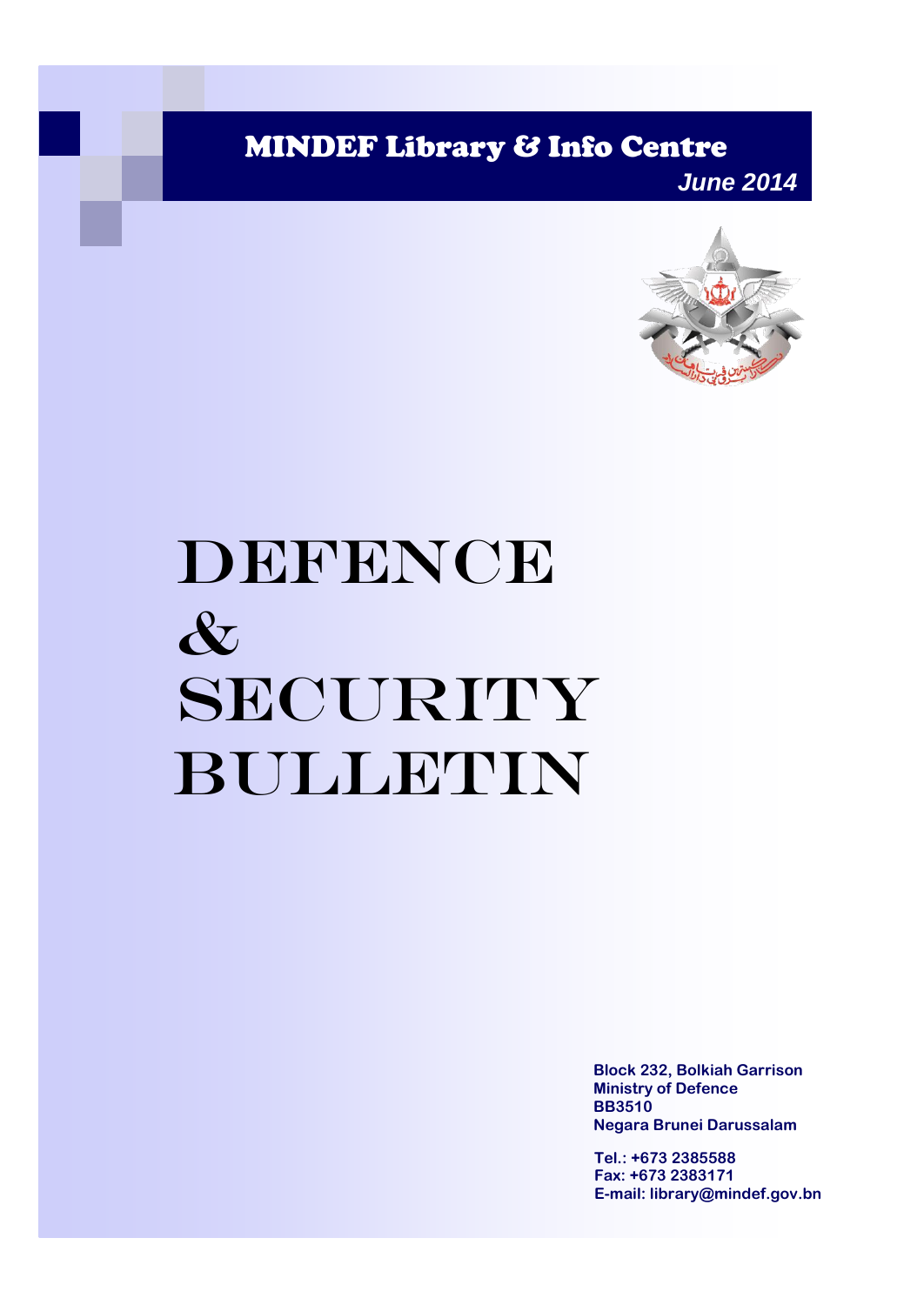# **D & S Bulletin June 2014 Books etc.**

► **Aging, economic growth, and old-age security in Asia / edited by Donghyun Park, Sang-Hyop Lee and Andrew Mason**.

Cheltenham , UK : Edward Elgar, 2012. xvi, 195 p. : ill. ; 24 cm.

► **An end to war : a Japanese soldier's experience of the 1945 death marches of North Borneo / Ueno Itsuyoshi, translated by Mika Reilly, edited by Richard Wallace Braithwaite.**

Kota Kinabalu : Opus Publications, 2012. xx, 151 p. : ill.

*Japanese conscript soldier relates his experiences after being posted to North Borneo in late 1944. The book - originally written soon after the war when the author returned to Japan - provides another perspective to the mainly Australian memoirs. Ueno was not involved in the POW death marches but had to undertake a similar march during which two thirds of his fellow soldiers died. A notable aspect of the account is that Japanese officers and NCOs were brutal towards their own men as well as POWs and civilians.* 

# ► **Asean, sovereignty and intervention in Southeast Asia / Lee Jones.**

Houndmills, Basingstoke, Hampshire ; New York : Palgrave Macmillan, 2012. xvi, 262 p. : map ; 23 cm.

► **Asian security and the rise of China : international relations in an age of volatility / David Martin Jones, Nicholas Khoo, M.L.R. Smith.**

Cheltenham: Edward Elgar , 2013. ix, 291 pages ; 24 cm.

*This book offers a compelling analysis of the problem that China presents for its region that will enlighten undergraduate students of regional political studies and international relations.* 

# ► **Asianism and the politics of regional consciousness in Singapore / Leong Yew.**

New York: Routledge , 2014. xviii, 241pages : illustrations ; 24 cm.

► **Beyond the last war : balancing ground forces and future challenges risk in USCENTCOM and USPACOM / Stephanie Sanoket … [et.al]**

Washington DC : CSIS , 2013. x, 148 p.

► **China and coexistence : Beijing's national security strategy for the twenty-first century / Liselotte Odgaard.**

Washington, D.C. : Woodrow Wilson CTR Press, 2012 xiv, 242 p. ; 24 cm.

*This is not a book about China's armed forces. One reason is that the subject of China's national security strategy encompasses a range of issues that defy adequate assessment by a narrow focus on China's national defense. Instead, this book addresses Beijing's strategic agenda regarding China's position and interests in relation to the rest of the world.* 

#### ► **China and East Asian regionalism : economic and security cooperation and institution building / edited by Suisheng Zhao.**

London : Routledge, 2012. vi, 225 p. ; 26 cm.

► **China as a sea power, 1127-1368 : a preliminary survey of the maritime expansion and naval exploits of the Chinese people during the southern Song and Yuan periods / Lo jung Pang ; edited, and with commentary by Bruce A. Elleman.**

Singapore : NUS Press ; Hong Kong : Hong Kong University Press, 2012. xx, 378 p. : ill. ; 23 cm.

# ► **China's emergence as a defense technological power / edited by Tai Ming Cheung.**

London : Routledge, 2013. viii, 221 p. : ill. ; 24 cm.

*This volume provides a wide-ranging and detailed assessment of the present state of the Chinese defense economy at a time of rapid change and accelerating advancement in its innovation capabilities and performance.* 

# ► **Chinese strategic thought toward Asia / Gilbert Rozman.**

New York : Palgrave Macmillan, 2012. 292 pages ; 22 cm.

# ► **Combating transnational crime : concepts, activities and responses / edited by Phil Williams and Dimitri Vlassis.**

London : Frank Cass, 2001. 390 p. ; 23 cm.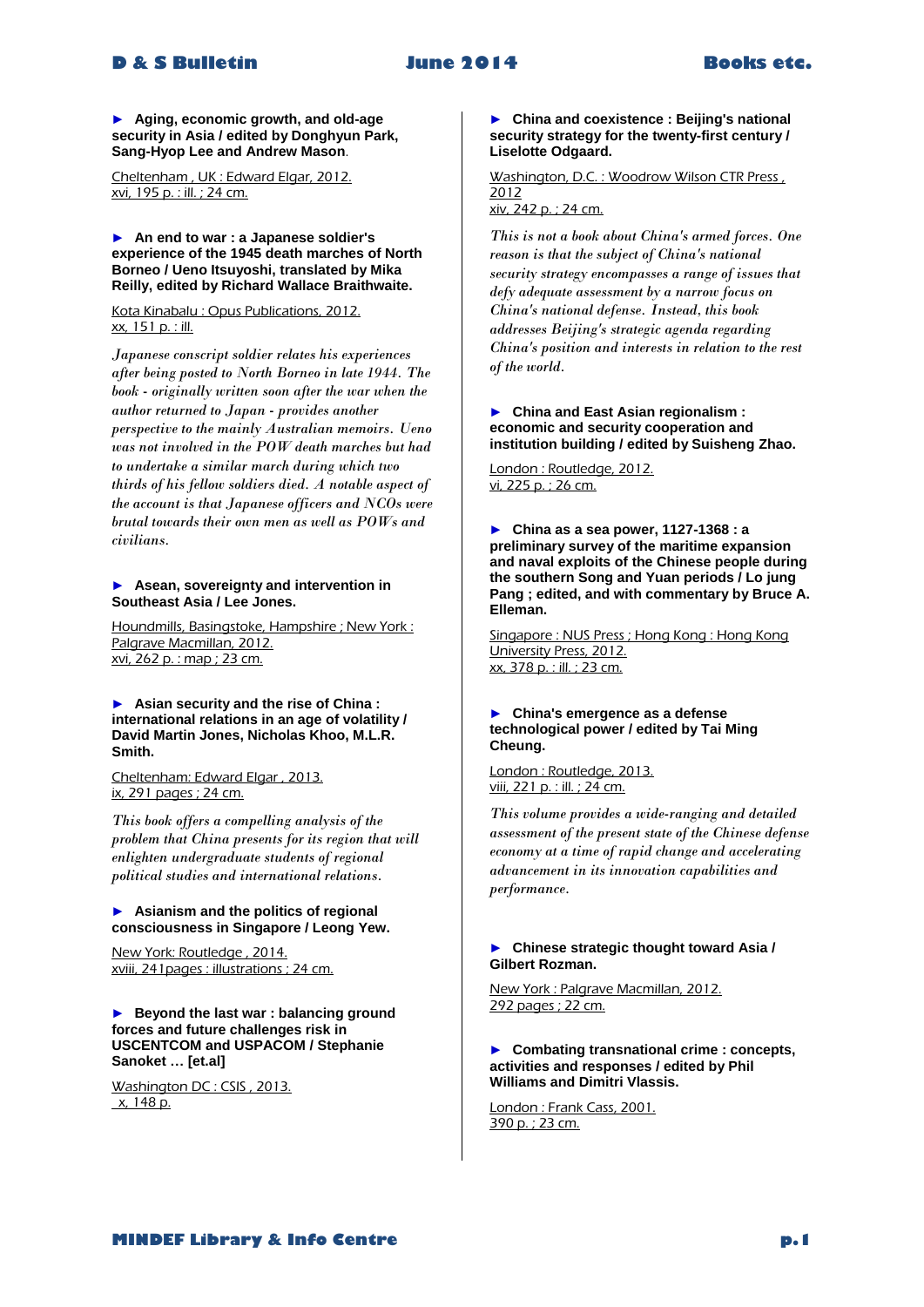► **Commerce raiding : historical case studies, 1755-2009 / edited by Bruce A Elleman and S C M Paine.**

Newport RI : Naval War College Press , 2013 x, 341 p.

*Collection of seventeen papers on aspects of war against commercial or merchant shipping over two and a half centuries. Topics covered include naval war during the American Civil War, the Sino Japanese War 1894-1895, the Russo Japanese War 1904-1905, submarine warfare in First and Second World Wars, Japanese efforts to ship resources from Southeast Asia to Japan during Second World War, the Tanker Wars 1980-1988, and piracy off Somalia in the 21st Century.* 

► **Communitarian international relations : the epistemic foundations of International relations / Emanuel Adler.**

New York : Routledge , 2005. xvii, 334 p. : ill. ; 24 cm.

► **Conceptualising modern war / Karl Erik Haug, Ole Jorgen Maao ; introduction by Hew Strachan.** 

London: C Hurst & Co publishers L, 2013. xiv, 344 p. : ill. ; 22 cm.

► **Conflicting currents : Japan and the United States in the Pacific / Williamson Murray and Tomoyuki Ishizu.**

Santa Barbara, Calif : Praeger Security Intl, 2010. vi, 188 p. ; 25 cm.

► **Crazy doctor mixing drugs and mental illness / Peter J.Dorsen ; forward by Faruk S.Abuzzahab.**

UK : Triple A Press , 2012. 187 P. ; 23 cm

► **Defending the cloud : waging warfare in cyberspace / John W. Rittinghouse**

Infinity Publishing, 2011.

*This book helps to explain the fundamentals of cyber warfare and cyber security, looking at attacks from the inside out, with particular emphasis on the challenges posed by cloud computing.*

► **Developing mental toughness : improving performance, wellbeing and positive behaviour in others / Peter Clough, Doug Strycharczyk.**

London ; Philadelphia : Kogan Page, 2012. 1 online resource (ix, 292 p.) : ill.

*Mental Toughness is about how effectively individuals respond to stress, pressure and challenge. This ground-breaking book explains the concept of mental toughness, clearly and effectively. Traces its development from sports psychology into organizational development, health and education.* 

### ► **Enhancing Army Joint Force Headquarters capabilities / Timothy M. Bonds, Myron Hura, Thomas-Durell Young.**

Santa Monica, Calif. : RAND, Arroyo Center, 2010. xxiv, 113 p. : ill. ; 23 cm.

*The research in this document is aimed at helping the Army improve its ability to command and control joint, interagency, and multinational forces to accomplish diverse missions in a range of settings. The monograph describes steps that the Army might take to improve the ability of Army Service headquarters to command joint task forces.* 

# ► **European security : the roles of regional organisations / Bjorn Moller.**

Farnham : Ashgate, 2012. xx, 495 p. : ill. ; 24 cm.

*This comprehensive book offers a theoretically founded and thoroughly documented analysis of European security, with a special emphasis on the role played by the United Nation and the various regional and sub-regional organisations, especially the North Atlantic Treaty Organization, the Organization for Security and Cooperation in Europe, the Council of Europe and the European Union.* 

# ► **Future security : 7th Security Research Conference Future Security 2012 Bonn, Germany, September 4-6, 2012. Proceedings / Nils Aschenbruck ... [et al.]**

Berlin : Springer , 2012. xviii, 534 p. : ill. ; 24 cm.

# ► **Futures of war / Sam J. Tangredi.**

Newport, R.I. : Alidade Press, 2008. 273 p. ; 23 cm.

*Futures of war provides a completely unique and up-to-date comparative analysis of the most signifant official and unofficial assessments of international security in the years 2010-2035.*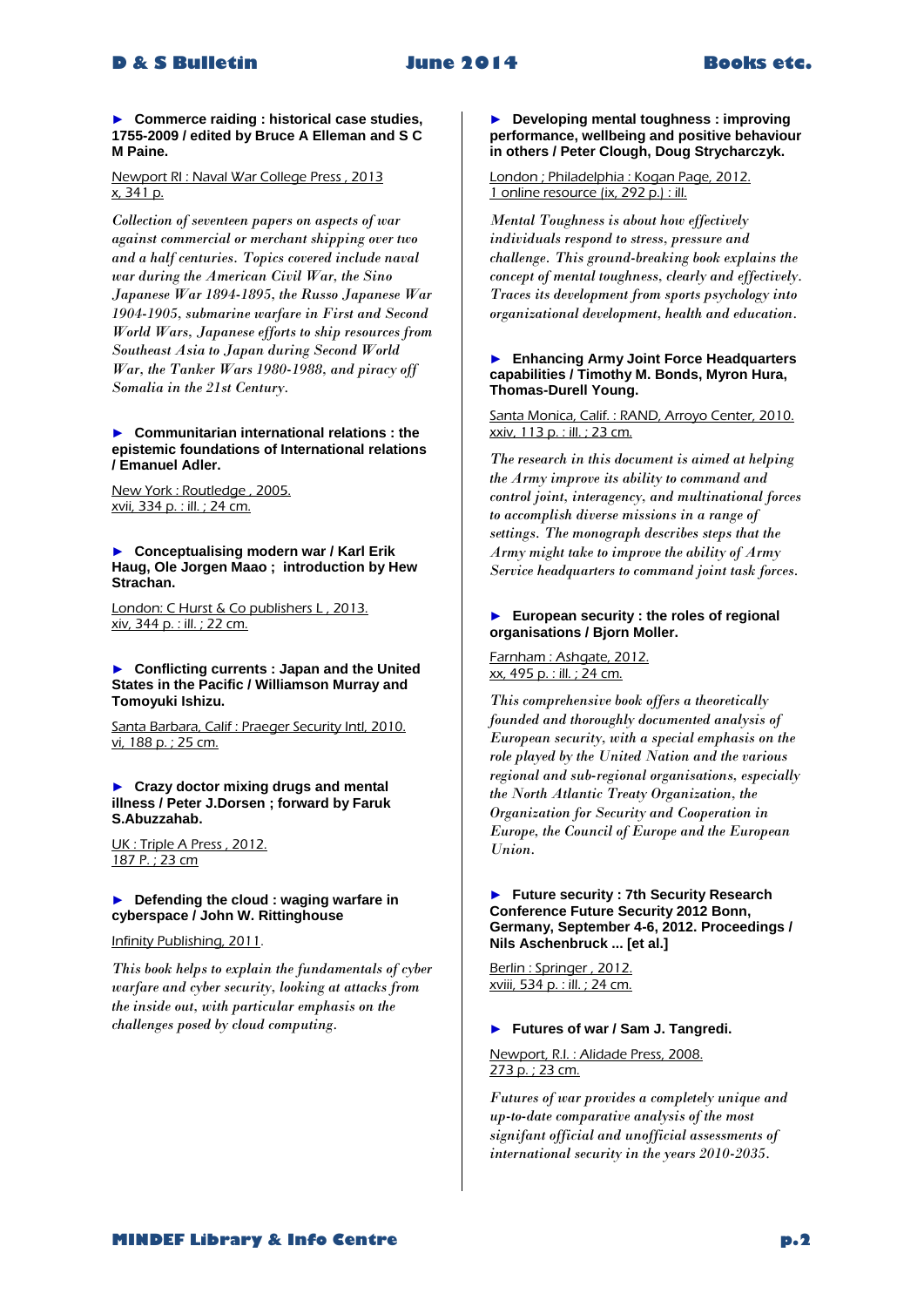# ► **Gallup guides for youth facing persistent prejudice : Asians / Z. B Hill.**

Broomall, Pa. : Mason Crest Publishers, 2013. 64 p.

*Covers the history of prejudice toward Asians. Read personal stories of prejudice, understand the laws that seek to control discrimination and discover how to recognize and fight prejudice wherever you find it.* 

## ► **Handbook of operations research for homeland security / Jeffrey W.Herrmann.**

New York ; London : Springer , 2013. xiv, 221 pages : illustrations ; 25 cm.

# ► **Historical Sabah : the war / Danny Wong Tze Ken.**

Kota Kinabalu : Opus Publications, 2010. xii, 194 p. : ill.

*Account of British North Borneo (Sabah) during the Second World War presented in broadly chronological order. Notes the particularly high levels of destruction that occurred in Sabah, the prewar anti-Japanese sentiments, the bravery of individuals and the enormous post war changes. Much of the material originally appeared as articles in the Sabah newspaper Daily Express between 2000 and 2004.* 

# ► **Human nature in Islam / Yasien Mohamed.**

Kuala Lumpur : A.S. Noordeen, 1998. 207 p. ; 22 cm.

► **Humanitarian logistics : cross-sector cooperation in disaster relief management / Andrea Cozzolino.**

Berlin ; London : Springer , 2012. 1 v. : 48p. ; ill. ; 19 cm

*Collaboration with various relevant actors involving in the emergency resolution can help reduce cost, increase speed, and improve the leanness/agility level in the humanitarian supply chain, and vice versa, poor coordination among them is cited as an explanation for performance gaps.* 

► **Immaculate warfare : participants reflect on the air campaigns over Kosovo, Afghanistan, and Iraq / edited by Stephen D. Wrage ; foreword by William J. Crowe.**

Westport, Conn. ; London : Praeger, 2003. 120 p.

► **International military education and training programmes : assessments / edited by Eloi Gosselin.**

New York : Nova Science, 2013. ix, 66 p.

### ► **Kinabalu guerrillas : an account of the Double Tenth Rising against the Japanese invaders in North Borneo / Maxwell Hall.**

Kota Kinabalu : Opus Publications , 2009. 101 p.

*Describes the background, events, and aftermath of the uprising in the Jesselton area by Chinese residents of North Borneo in October 1943 against the Japanese occupiers.* 

# ► **Leadership and management in athletic training : an integrated approach / Matthew R. Kutz**.

Philadelphia : Lippincott Williams & Wilkins, 2010. xviii, 331 p. : ill. ; 28 cm.

*Following the book's easy-to-follow explanations and performing the exercises, you'll develop strong leadership and management skills that will enable you to excel and advance throughout your athletic training career.* 

# ► **Leadership in dangerous situations : a handbook for the armed forces, emergency services, and first responders / edited by Patrick J. Sweeney, Michael D.Matthews and Paul B.Lester.**

# Annapolis, Md : Naval Inst Press , 2011. xiii, 414 p. : ill. ; 23 cm.

*Offering the wisdom of practitioners from the military, law enforcement, fire and rescue, as well as prominent scholars this guide integrates theory and research with practical experience to help the reader prepare for the unique psychological, social, and physical challenges of leading in dangerous contexts.* 

# ► **Management book : how to manage your team to deliver outstanding results / Richard Newton.**

Harlow : Financial Times Prentice Hall, 2011. xiii, 254 p. ; 20 cm.

*Clearly structured in 36 short sections, this practical book provides rapid, accessible advice on all the essential management challenges. Structured with the busy manager in mind, you can dip into any section of the book and read it as an individual piece of advice or read it end-to-end to gain an overall picture of management.*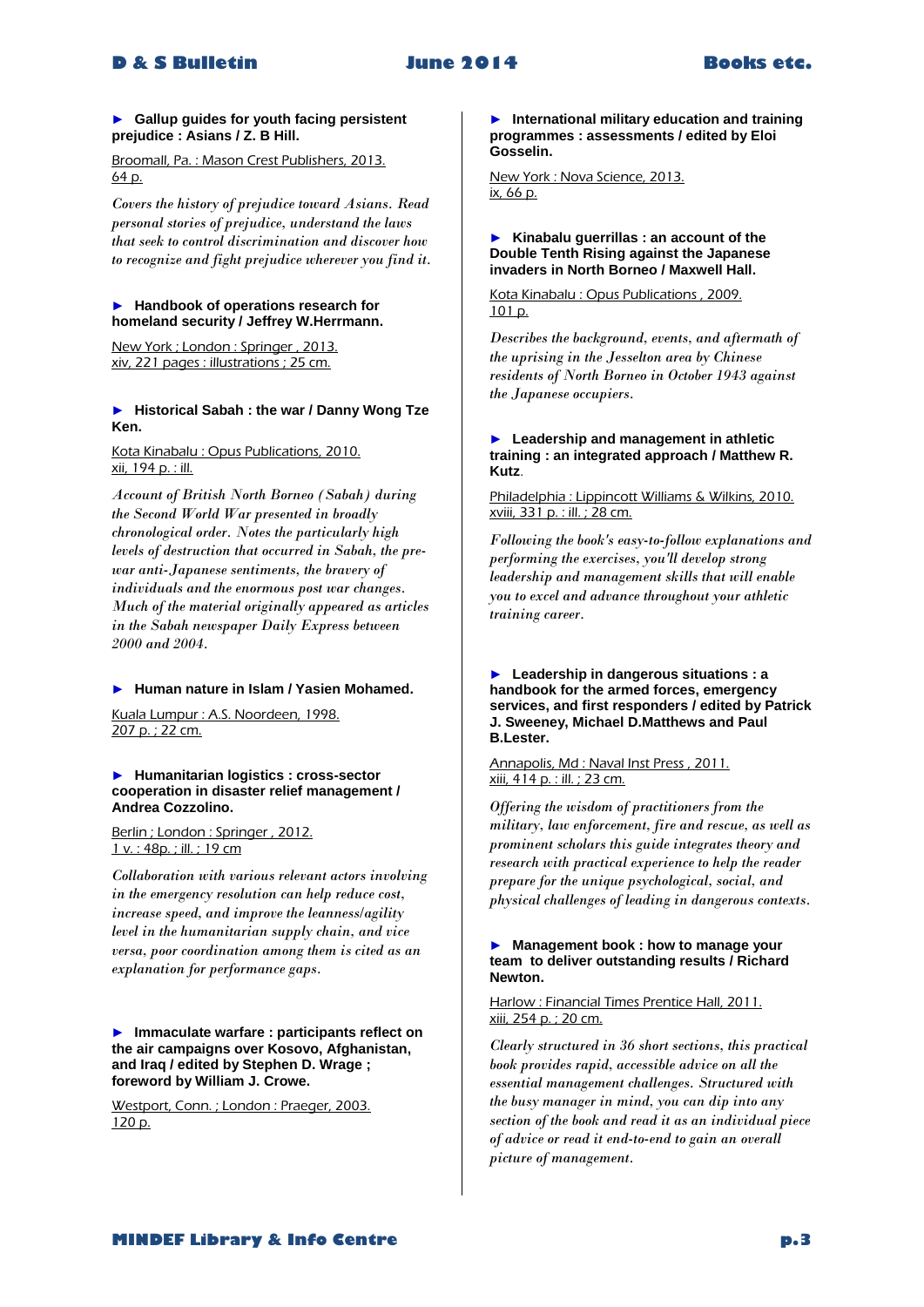► **Maritime issues in the South China Sea : troubled waters or a sea of opportunity / edited by Nien-Tsu Alfred Hu and Ted L. McDorman.**

London : Routledge, 2013. x, 178 p.: ills, maps ; 26 cm.

► **Masters of war : classical strategic thought / Michael I Handel.**

3rd rev ed. Abingdon UK : Routledge, 2000.

# ► **Military adaptation in war : with fear of change / Williamson Murray.**

New York : Cambridge Univ Press, 2011. ix, 342 p. ; 24 cm.

*Military Adaptation in War addresses one of the most persistent, yet rarely examined problems that military organizations confront: namely, the problem of how to adapt under the trying, terrifying conditions of war. This work builds on the volume that Professor Williamson Murray edited with Allan Millett on military innovation (a quite different problem, though similar in some respects). In Clausewitzian terms, war is a contest, an interactive duel, which is of indeterminate length and presents a series of intractable problems at every level, from policy and strategy down to the tactical.* 

# ► **Military training lands historic context : small arms ranges / Dan Archibald...[et.al]**

US Army Corps of Engineers : Engineers Research and Development Center. Military Bookshop , 2013. xxxv , 347 p ; col.ills : 24 cm

# ► **New continentalism : energy and twenty-first century Eurasian geopolitics / Kent E. Calder.**

New Haven : Yale University Press, 2012. xxxiv, 377 p. : maps, ill. ; 24 cm.

## ► **New wars, new militaries, new soldiers : conflicts, the armed forces and the soldierly subject / edited by Gerhard Kummel and Joseph Soeters.**

London : Emerald Group Publ , 2012 xiv, 251 p. : ill. ; 24 cm

*This collection of sociological studies on the armed forces and conflict resolution deals with three types of developments the military is facing.* 

► **Non-western international relations theory : perspectives on and beyond Asia / edited by Amitav Acharya and Barry Buzan.**

London : Routledge, 2009 [ix], 242 p. ; 24 cm.

► **Northeast Asia's nuclear challenges / Su Hoon Lee.**

Seoul Institute for Far Eastern Studies : Kyungnam University Press, 2013. 229 p. : illustrations, maps ; 23 cm.

# ► **Operational logistics: the art and science of sustaining military operations / by Moshe Kress.**

Boston USA ; Dordrecht: Klluwer Academic Pubs, 2002 xiii, 247 p. : ill. ; 25 cm.

*"The book is intended for logisticians, commanders and military scholars. Operations-research analysts, who are interested in large-scale logistics systems, may also find interest in the book, particularly in the models that are presented in the last four chapters."* 

# ► **Paths to victory : detailed insurgency case studies / Christoper Paul , Colin P.Clarke , Beth Grill and Molly Dunigan.**

National Defense Reasearch Institute Santa Monica, CA : Rand Offices, 2013. xi , 468 p. ; 23 cm

► **Pre-war images of North Borneo : a collection of postcards published from 1905- 1930 by Philippe B. Funk of Sandakan / Lim Pitt Kent, Nicholas K.M. Tan.**

Kota Kinabalu : Opus Publications , 2013. viii, 224 p. : mostly ill. photographs some colour.

*Large collection of picture postcards of British North Borneo all presented one per page with accompanying descriptive text. Most are sepia tones but a few were hand coloured. Includes biographical information on Philippe Funk.* 

# ► **Proxy warfare / Andrew Mumford.**

Cambridge : Polity Press , 2013. ix, 141 p. ; 21 cm.

*A masterful analysis of the dynamics of proxy warfare from the Cold War through to the War on Terror. Investigates issues relating to the rise of China, as well as the Arab Spring. Posits proxy warfare as one of the dominant characteristics of contemporary conflict. Will be essential reading for students in security studies and related disciplines.*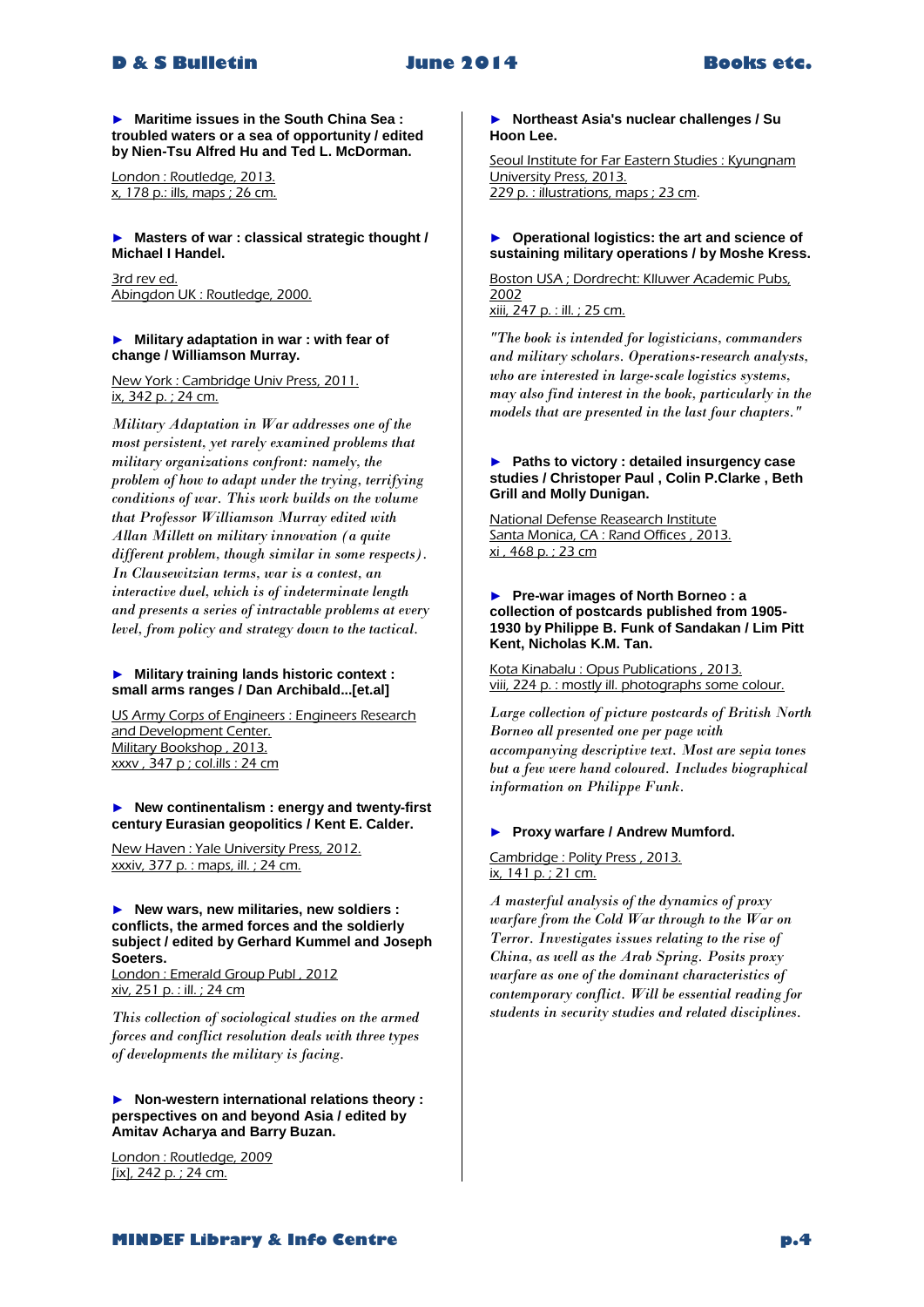# **D & S Bulletin June 2014 Books etc.**

# ► **Records and recollections 1889-1934 / J. H. M. Robson**.

# Kuala Lumpur : Synergy Media , 2007. 203 p. : ill.

*Collection of articles and recollections about life in colonial era Malaya written or edited by Robson, or attributed to him. Robson was a government official in Selangor and established the Malay Mail newspaper.* 

► **Rethinking energy security in Asia : a nontraditional view of human security / edited by Mely Caballero-Anthony, Youngho Chang and Nur Azha Putra.**

Heidelberg, London : Springer, 2012. xi, 103 p. : col. ill. ; 24 cm.

#### ► **Sabah under the rising sun government / Stephen R Evans.**

Kota Kinabalu : Opus Publications , 2007 119p. : ill.

*The author Datuk Stephen R Evans was born in North Borneo and attended primary school during the Second World War period of Japanese control; he was later elected an MP and Senator. As well as providing an account of life under Japanese rule the book describes Japanese military ideology, the Kinabalu Guerrillas, Japanese atrocities, and the liberation of the state in 1945.* 

# ► **Sains politik Islam / Mohd. Rumaizuddin Ghazali.**

Pahang : PTS Publications & Distributors, 2004. xi, 210 p. ; 23 cm.

# ► **Second World War experience : the turning of the tide / Richard Overy.**

London : Carlton, 2009. 4 v. : ill. (some col.), facsims., maps (some col.), ports. (some col.) ;  $27 \times 31$  cm. + 4 computer optical discs.

*This set covers the whole six-year global conflagration that shattered and then re-shaped the world. From the German blitzkrieg against Poland in September 1939, to the surrender of Japan following the dropping of atomic bombs on Hiroshima and Nagasaki almost exactly six years later. Written by the leading Second World War historian Richard Overy, each spread introduces another fascinating aspect of this worldencompassing conflict.* 

► **Security and trust management : 9th International Workshop, STM 2013, Egham, UK, September 12-13, 2013, proceedings / Rafael Accorsi and Silvio Ranise (eds.).**

Heidelberg, New York : Springer , 2013 x, 234 pages : illustrations (black and white) ; 24 cm.

# ► **Singapore perspectives 2012 : Singapore inclusive : bridging divides / edited by Kang Soon Hock and Leong Chan-Hoong**

Singapore : World scientific , 2013. xiii , 188p. ; 24 cm

*Singapore Perspectives is the flagship conference of the Institute of Policy Studies, Singapore. The annual conference seeks to engage thinking Singaporeans in a lively debate about the public policy challenges the country faces.* 

# ► **Six essential elements of leadership : Marine Corps wisdom of a Medal of Honor recipient / Wesley Fox.**

#### Annapolis, Md. : Naval Int Press , 2011. xiv, 169 p. ; 24 cm.

*Col. Wesley Fox is a Medal of Honor recipient who wrote two widely respected accounts of his wartime experiences in the Marine Corps. His books, Marine Rifleman: Forty-Three Years in the Corps and Courage and Fear: A Primer , are both considered classic war memoirs. Drawing on over four decades of leadership experience, both during two wars and peacetime*, *Fox insists that a good leader must focus on building an organization based on the bonds of comradeship. Successful leaders are those who are actively concerned with the health, happiness, and daily lives of those who follow them.*

# ► **Soldiers and statesmen : reflections on leadership / John S.D.Eisenhower.**

Columbia, London : Univ of Missouri Press , 2012. xx, 181 p. : ill., maps, ports. ; 25 cm.

# ► **South China Sea : energy and security conflicts / Christopher L Daniels.**

Lanham : Scarecrow , 2014 v, 153 pages : maps ; 24 cm.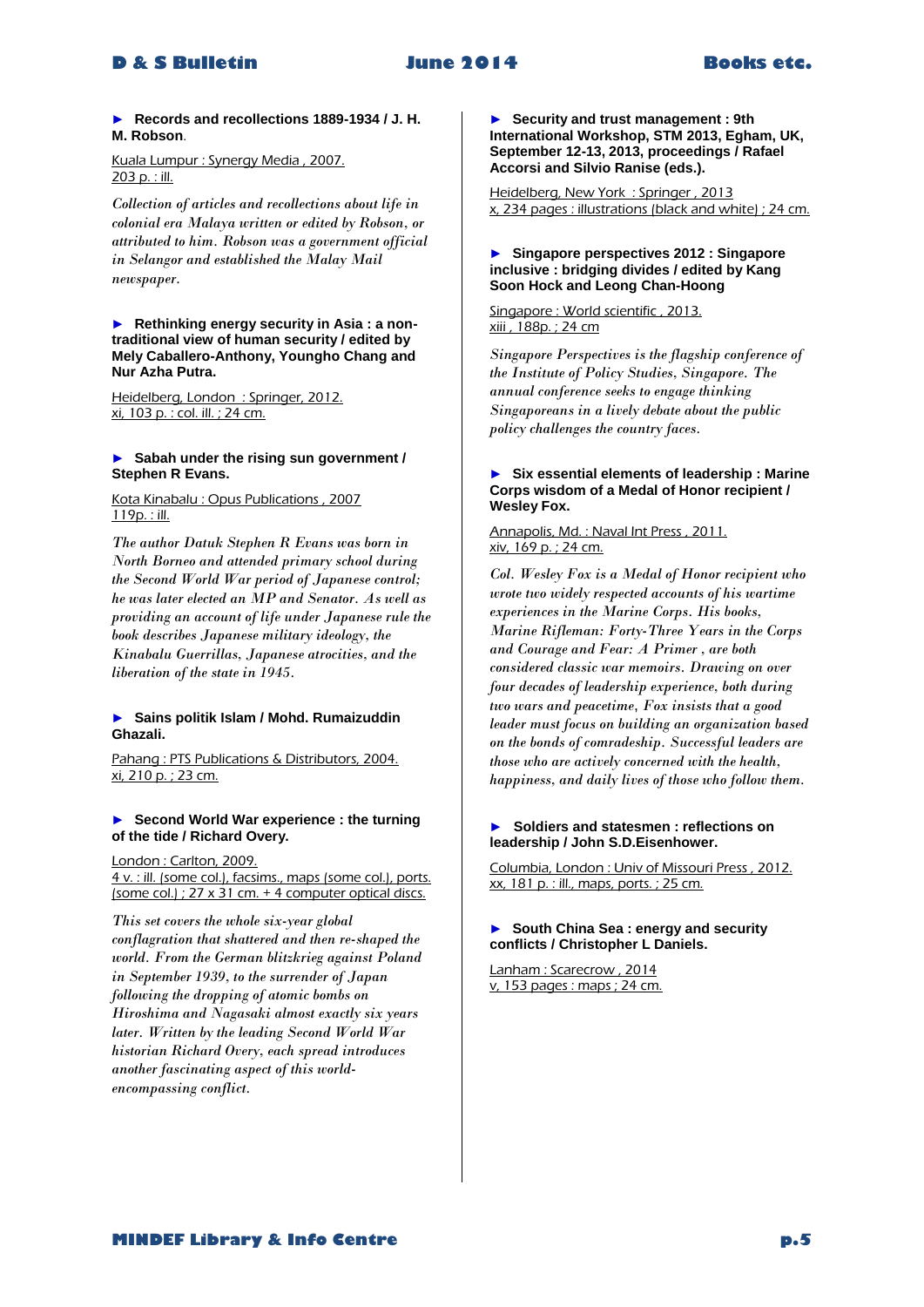# **D & S Bulletin June 2014 Books etc.**

► **Stop talking, start communicating : counterintuitive secrets to success in business and in life / Geoffrey Tumlin ; foreword by Martha Mendoza.**

New York : McGraw-Hill, 2013. xii, 234 pages ; 23 cm.

*With startling insights and a dash of humor, Stop Talking, Start Communicating combines scientific research with real-world strategies to deliver a proven approach to more effective communication.* 

#### ► **The best of times, the worst of times : maritime security in the Asia-Paciifc/ edited by Joshua Ho and Catherine Zara Raymond.**

Singapore : World Scientific Publishing, 2005 xvi, 294 p. : ill., maps (some col.) ; 23 cm.

# ► **The Middle East : the politics of the sacred and secular / Shahrough Akhavi.**

London : Zed Books, 2009. viii, 291 p. ; 23 cm

#### ► **The Northern Front : a wartime diary / Charles Glass.**

London : Saqi books , 2006 275 p., [8] p. of plates : ill., map ; 22 cm.

*Veteran journalist's account of the Iraq War.*

# ► **The oil curse : how petroleum wealth shapes the development of nations / Michael L. Ross.**

Princeton, N.J. : Princeton University Press, 2012. xxi, 289 p. : ill. ; 24 cm.

*The Oil Curse shows why oil wealth typically creates less economic growth than it should; why it produces jobs for men but not women; and why it creates more problems in poor states than in rich ones.* 

# ► **The rise and fall of the British empire / Lawrence James.**

New York : An Abacus book, 1998 xvi, 714 p.: ill. ; 20 cm.

# ► **The shadow world : inside the global arms trade / Andrew Feinstein.**

Revised and updated edition London : Hamish Hamilton, 2012 xxx, 696 p. : ill., ports. ; 24 cm

*The shadow world is the behind-the-scenes tale of the global arms trade, exposing in forensic detail the deadly collusion that all too often exists among senior politicians, weapons manufacturers and the military- a situation that comprises our security and undermines our democracy.* 

► **Turkey-Kurdish regional government relations after the U.S withdrawal from Iraq : putting the Kurds on the map? / Bill Park.**

Army War College (U.S.). Strategic Studies Institute Carlisle, PA : Strategic Studies Institute, U.S. Army War College, 2012. xi, 75 p. ; 23 cm.

# ► **Understanding global conflict and cooperation : an introduction to theory and history / Joseph S. Nye, Jr., David A. Welch.**

9th ed. Upper Saddle River, N.J. : Pearson, 2013. xviii, 365 p. : ill., maps ; 23 cm.

*This book employs lessons from theory and history to examine conflict and cooperating among global actors and thus provide readers with a durable analytical framework. (Earlier editions of this book had the title Understanding international conflicts).*

# ► **Unseen war : allied air power and the takedown of Saddam Hussein / Benjamin S. Lambeth.**

Annapolis : Naval Inst Press, 2013. xxiv, 435 pages, 16 unnumbered pages of plates : illustrations ; 24 cm.

*"Ben Lambeth reconstructs the exceptional performance of CENTCOM's air component during the first phase of Operation Iraqi Freedom in a way that reminds us of the dispensable role played by airmen in a war that has since been overshadowed by a decade of land-focused counterinsurgency and counterterrorist operations." - ADM. Vern Clark, USN (Ret.), Chief of Naval Operations (2000- 2005).* 

# ► **War from the ground up : twenty-first century combat as politics / Emile Simpson**

London : Columbia University Press , 2012 x, 285 pages : illustrations ; maps ; 23 cm.

*In the wars in Libya, Iraq, Afghanistan and in recent conflicts more generally, liberal powers have blurred the line between military and political activity. 'War From The Ground Up' offers a distinctive perspective in its consideration of the concept of contemporary warfare.* 

*Books listed here are available in one or more of the following libraries:*

- *MINDEF Library & Info Centre*
- *SHHB-IDSS Library*
- *Officer Cadet School Library*
- *Defence Academy Library*
- *Training Institute RBAF Library*
- *Intelligence Training Wing Library*

*Please refer to the library online catalogue for location*

# **MINDEF Library & Info Centre p.6**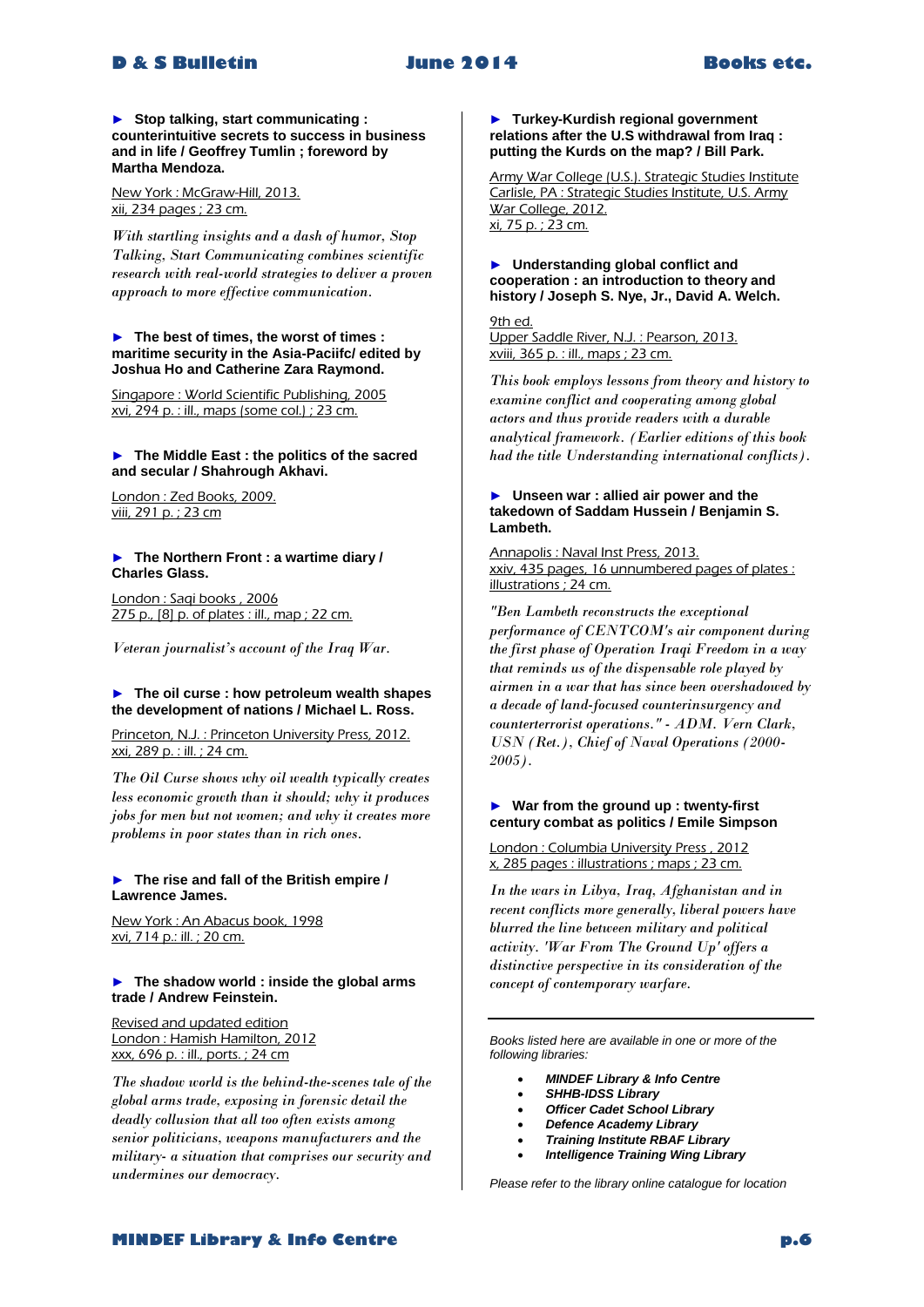# **ASIA PACIFIC**

**Potential partners in the Pacific? : mutual interests and the Sino-NATO relationship / Tania M Chacho.**

Journal of Contemporary China : Vol 23 No 87, May 2014, pp.387-407 (102)

*Despite at first seeming unlikely this paper argues that a closer working relationship between China and NATO could have clear benefits for both parties particularly in the areas of crisis management, humanitarian assistance disaster relief, counterproliferation and counter piracy.* 

# **ASIAN**

# **Forging ahead: Asia-Pacific armour comes of age**

Jane's Defence Weekly: Vol 51 No 14, 02 April 2014, p.35 (122)

*While many countries in Western Europe are reducing their fleets of armoured fighting vehicles (AFVs), Asian militaries and the industries that support them are moving in the opposite direction.* 

# **AUSTRALIA**

# **Australian, Indonesian headway on people smuggling.**

Defense & Foreign Affairs Strategic Policy : Vol XXXXII No 1, 2014, p. 15 (22)

*With the change of government in Australia and more contacts between Australia and Indonesia at political and military levels, the flow of illegal immigrants passing through Indonesia and heading for Australia has been significantly reduced.* 

# **BANGLADESH**

### **Radical thinking : transnational jihadists eye Bangladesh / Animesh Roul.**

Jane's Intelligence Review : Vol 26 Issue 5, May 2014, pp.20-23 (123)

*Local Islamist groups in Bangladesh are being urged on by external interests particularly Al-Qaeda. This article discusses the various groups active in the country and notes the added complication of calls for "Bangladeshis to become involved in transnational jihad..."* 

# **CANADA**

**Canada's Comprehensive Approach in Afghanistan : a critical review of the literature, 2001-2011 / Eric Dion.**

# Defence Studies : Vol 14 No 2, June 2014, pp.192- 215 (105)

*Describes the results of an extensive literature review of Canada's policy on involvement in Afghanistan (The Comprehensive Approach) intended to identify whether or not it was supported by an intellectual construct. It was not. Highlights contributions and limitations of the policy and suggests some principles which would support a "pragmatic executive decision making model for Canada's future engagements".* 

# **CBRN**

# **Something in the air : CBRN protection in the Asia Pacific / Andy Oppenheimer.**

Asian Military Review : Vol 22 Issue 2, April-May 2014, pp.58-66 (60)

*Review of recent developments in equipment to provide personal protection against various chemical, biological and radiation threats whether caused by natural disaster, accident or deliberate action.* 

# **CHINA**

# **Structural power, the Copenhagen School and threats to Chinese security/ Jeffrey Reeves**

The China Quarterly March 2014, pp.140-161 (17)

*Using case studies of Cambodia, Mongolia, and Nepal this article demonstrates that China's economic relations with small Asian states have a destabilising effect on them in economic, political, environmental, societal and military sectors. Furthermore this impact is subsequently projected back as a negative influence on China's own strategic position.*

#### **China's evolving views of the Korean-American alliance, 1953-2012 / Jae Ho Chung.**

Journal of Contemporary China : Vol 23 No 87, May 20114, pp.425-442 (102)

*Starts with a review of China's general policy on alliances, and then considers China's changing views of the alliance between South Korea and the USA over six decades. Notes how this has varied according to the perceived power of the USSR, of China's own rise, of American hegemony, and the domestic politics of South Korea.*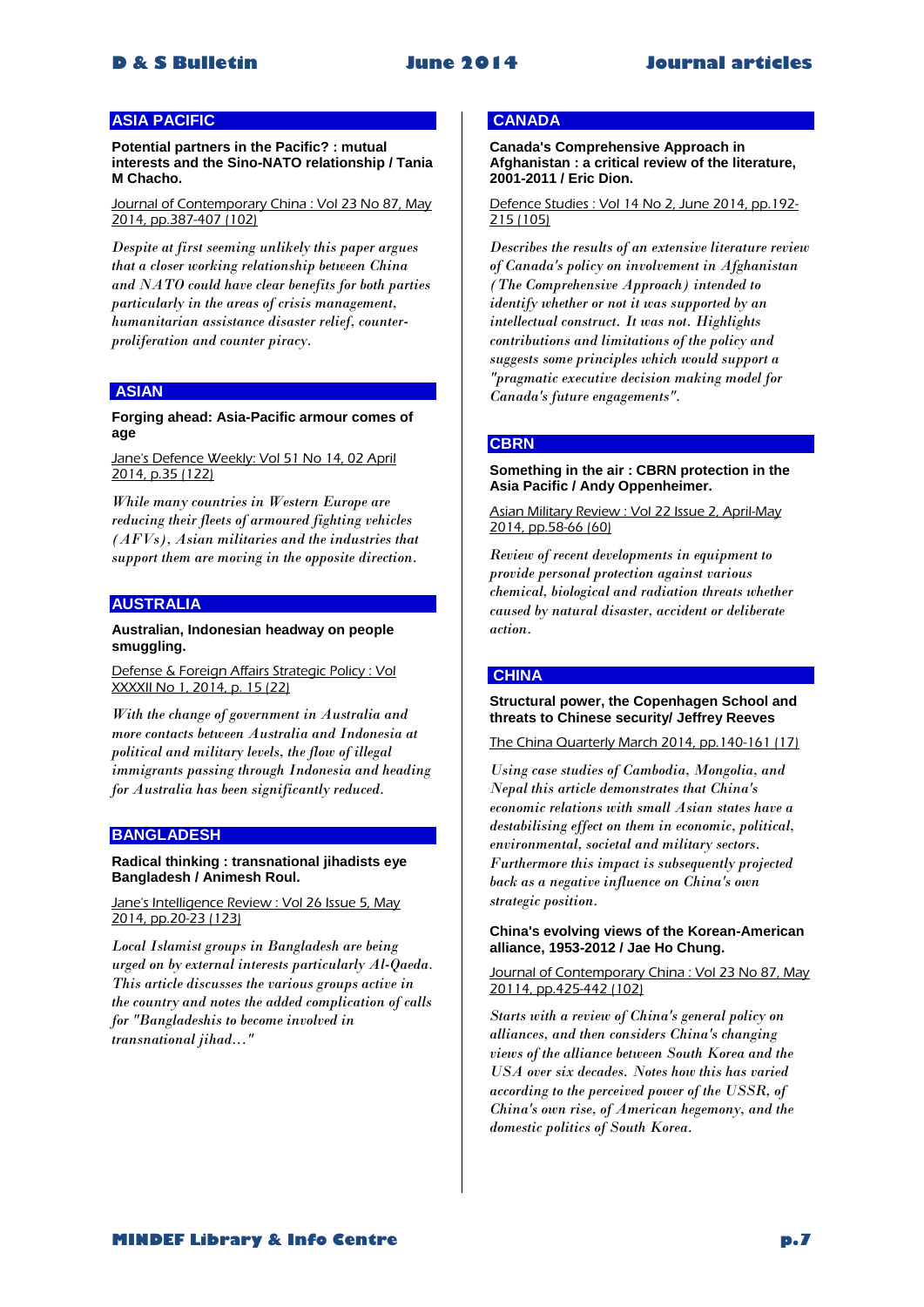# **The Trans-Pacific Partnership (TPP) : the Chinese perspective / Eveleyn S Devadason.**

Journal of Contemporary China : Vol 23 No 87, May 2014, pp.462-479 (102)

*Compares from China's point of view the TPP, to which China is not currently a party but in which it is interested, with other regional free trade agreements with which China is involved. Discusses the extent to which participation in TPP would benefit China.* 

### **Sino-Russian relations at the start of the new millenium in Central Asia and beyond / Niklas Swanstrom.**

## Journal of Contemporary China : Vol 23 No 87, May 2014, pp.480-497 (102)

*Study of the current state of relations between China and Russia with particular reference to their shared boundary areas in Central Asia. Suggests that Russia's renewed interest in Asia may be more a result of the unsatisfactory outcomes of its attempts at engagement with the West than a real desire for closer ties with China. Important factors influencing relations include energy resources, arms supplies, and military buildups. Concludes that China has the upper hand in Central Asia and elsewhere, and doubts whether long term ties between the two will be enhanced.* 

# **China's counterinsurgency strategy in Tibet and Xinjiang / Liselotte Odgaard and Thomas Galasz Nieslsen.**

# Journal of Contemporary China : Vol 23 No 87, May 2014, pp.535-555 (102)

*China's preferred approach to counterinsurgency appears to rely on heavily on hard power and imposition. This article considers from the Chinese government's perspective the application of these policies against ethnic unrest in Tibet and Xinjiang even if these events would not ordinarily be considered insurgencies. Looks at the role of China's political structures and nationality dynamics. Also considers external factors including trade routes (the Karakoram highway), relations with e.g. Pakistan, and briefly considers counterinsurgency strategies of some Asian states. Concludes that "... China's political structure is inherently biased towards hard power and imposition."* 

# **Chinese strategic culture and the use of force : moral and political perspectives / Tiewa Liu.**

# Journal of Contemporary China : Vol 23 No 87, May 2014, pp.556-574 (102)

*Describes the historical context of China's present strategic culture noting its roots in Confuscianism. Discusses just war theory, the influence of western thought such as Marxism, Realism and Liberalism, and views of recent Chinese leaders. Briefly notes Chinese attitudes to Korean War, Vietnam War, Iraq War and Somali piracy.* 

# **China 'to deploy JL-2 nukes on submarines this year'**

# Jane's Defence Weekly: Vol 51 No 14, 02 April 2014, p.18 (122)

*The People's Liberation Army Navy (PLAN) will likely equip its submarines with long-range nuclear missiles for the first time by the end of 2014, according to a 25 March statement to the US Senate Armed Services Committee by the head of US Pacific Command (USPACOM), Admiral Samuel Locklear.* 

# **Chinese nuclear weapons enhancements : implications for Chinese employment policy / Michael Tkacik.**

# Defence Studies : Vol 14 No 2, June 2014, pp.161- 191 (105)

*China is undertaking substantial modernization of its nuclear weapons programmes, a process widely assumed to be in response to American counter capabilities. However this article points out that a different interpretation is possible: namely that China seeks nuclear warfighting capacity and may not observe the same constraints on use of nuclear weapons as have so far held worldwide since 1945. The article also acknowledges that there is still much that is unknown about China's nuclear systems and forces.* 

# Asian influence : China's shifting noninterventionist stance / Christian Le Mière.

# Jane's Intelligence Review : Vol 26 Issue 5, Mav 2014, pp.54-55 (123)

*Discussion of China's growing ability and willingness to project power which suggests that China may begin to take interventionist steps despite those being points on which it has been critical of the West.*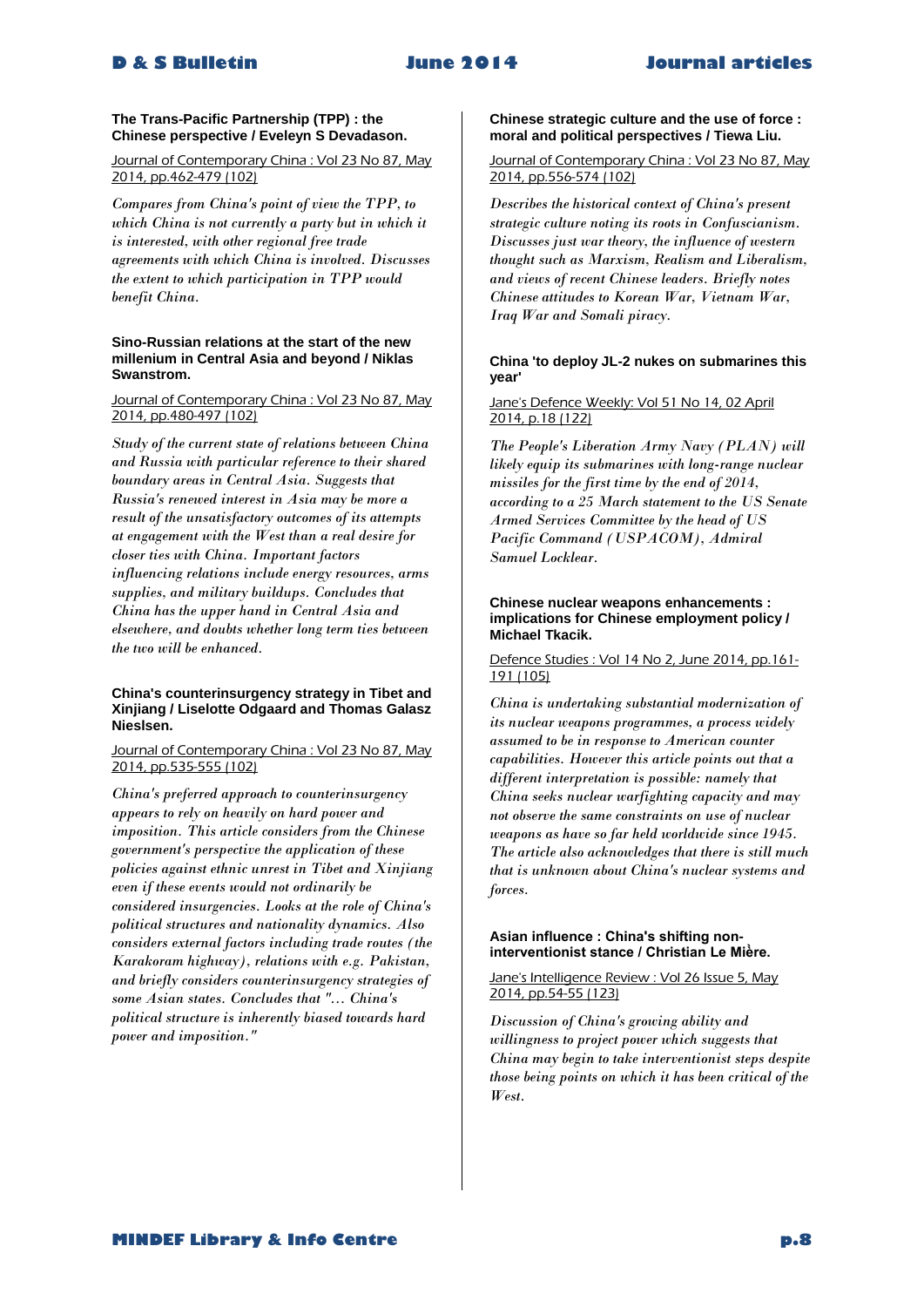#### **China's maritime strategy / Balaji Chandramohan.**

New Zealand International Review : Vol 39 No 3, May/June 2014, pp.22-24 (82)

*Review of China's steadily growing maritime interests, naval force capabilities, and its maritime strategy (the three island chain approach) which aims by 2050 to extend China's reach from the Aleutians to Antarctica taking in Australia and New Zealand. Chinese interests are also developing infrastructure in South Pacific island nations.* 

# **CIVIL MILTARY RELATIONS**

# **The paradox of recruitment / Yagil Levy.**

Defence Studies : Vol 14 No 2, June 2014, pp.216-232 (105)

*Compares recruitment policies, the propensity to use force, and the value placed on the lives of military personnel of Israel and the United States. Illustrates the discussion with paradoxes related to civil-military relations in both countries.* 

# **COASTAL DEFENCE**

# **Coastal defence : systems, solutions, tactics / Milan Vego.**

Naval Forces : Vol XXXV No II, 2014, pp.18-22 (41)

*Discusses the need for coastal defence in peacetime and in war and how this can be achieved. New technologies offer a wide range of equipment for detection, protection and threat countermeasures.* 

# **DEFENCE EQUIPMENT & TECHNOLOGY**

**Guns, pulled or carried? : towed and truck mounted artillery / Peter Donaldson.**

Asian Defence & Diplomacy : Vol 21, March/April 2014, pp 6-9 (130)

*Discussion of on-going artillery requirements in India, the Philippines and South Korea.* 

# **Middle managers / Thomas Withington.**

Asian Military Review : Vol 22 No 1, Feb/Mar 2014, pp.50-55 (60)

*Review of battle management systems in use or planned in Asia Pacific with brief mentions of Australasia, Brunei, India, Malaysia, Pakistan, and Korea (ROK).* 

# **Big bang theory : Asian artillery ambitions / Ian Kemp.**

Asian Military Review : Vol 22 No 1, Feb/Mar 2014, pp.74-82 (60)

*Asia Pacific countries are upgrading artillery capabilities in some cases using regionally developed or adapted products. Notes the BAE Systems M777A2 lightweight howitzer, the Korean Techwin K55 (variant of the M109A2), and Singapore's Primus (tracked self-propelled howitzer) and Pegasus (helicopter transportable light weight howitzer) products. All are 155mm weapons. Also notes the importance of precision guided projectiles.* 

# **DEFENCE MANAGEMENT**

# **Fault-lines in the civil-military framework in India and the way forward / A P Revi.**

Defence Studies : Vol 14 No 2, June 2014, pp.134- 160 (105)

*Discussion of the state of civil-military relations in India, which are described as subject to bureaucratic rather than political control. Suggests that India should use an adaptation of a recent (2011) British higher defence management structure as the basis on which to revise India's own defence administration and relations.* 

# **DISASTERS**

# **Operation Damayan / Carlo Muñoz.**

Air Force Magazine : Vol 97 No 4, April 2014, pp.54- 59 (58)

*Describes US Air Force HADR response to Typhoon Haiyan which devastated parts of Visayas province in The Philippines November 2013. An inset box briefly describes another mission a few weeks later in Central African Republic.* 

# **ENGINEERING**

**Back to the future? : unknown lessons in obstacle crossing from Soviet operations 1944- 45 / M W Whitchurch.**

Royal Engineers Journal : Vol 128 No 1, April 2014, pp.45-50 (46)

*LTC Whitchurch gives a clear and informative account, illustrated with maps and photographs, of how Soviet forces dealt with river obstacles in their drive westwards during the final phases of the Second World War in Europe. Identifies lessons to be learned and the importance of knowing how other countries cross obstacles.*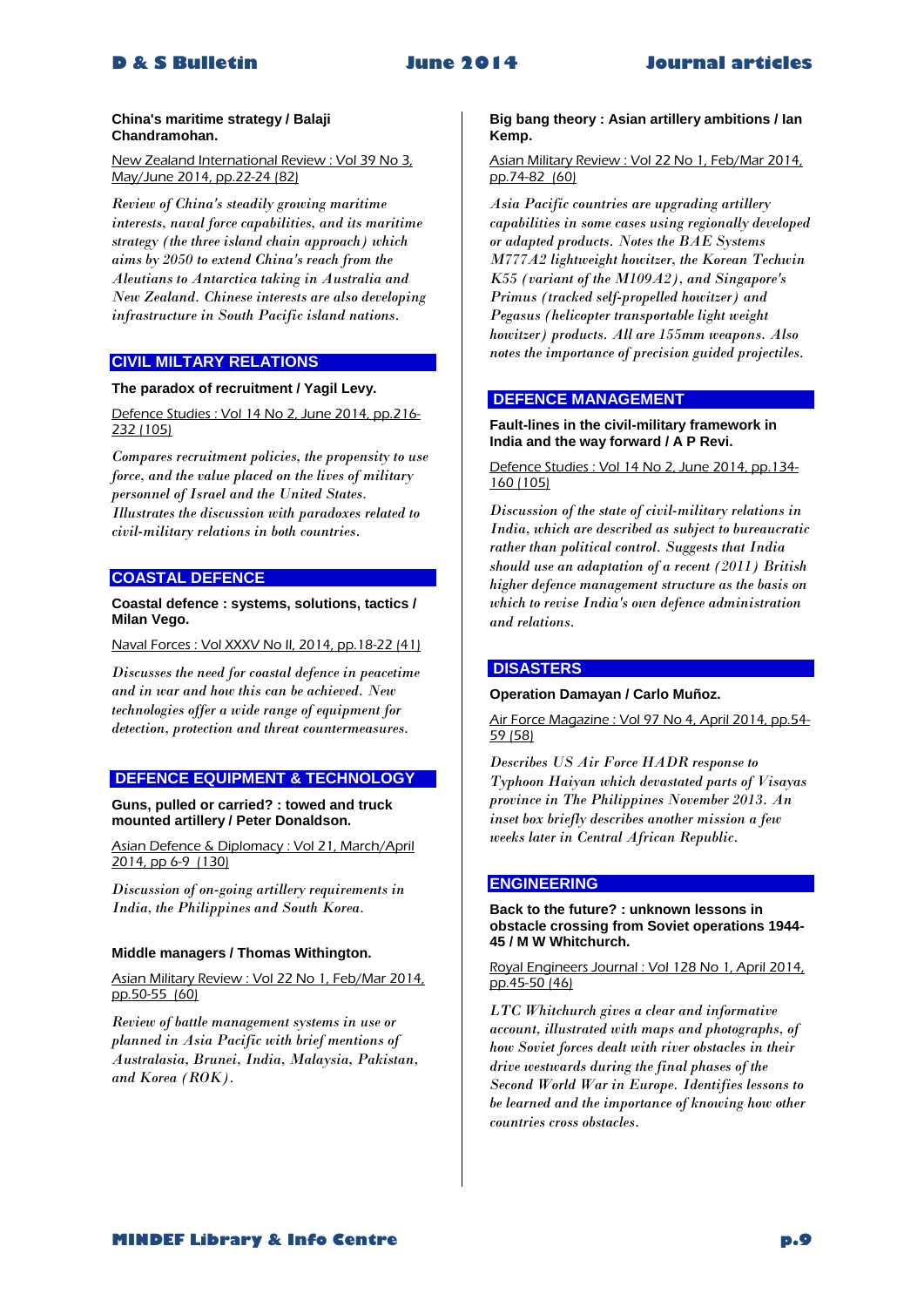# **INDONESIA**

**Indonesia announces offset programme/ Jon Grevatt**

Jane's Defence Weekly: Vol 51 No 16, 16 April 2014, p.20 (122)

*Indonesia has launched a defence offset and countertrade programme to boost the country's economy and spur the development of its defence industrial base.* 

# **Indonesia plans indigenous naval ship design centre / Jon Grevatt.**

Jane's Defence Weekly : Vol 51 Issue 19, 07 May 2014, p.20 (122)

*Indonesia is establishing new facility to design surface and submarine vessels and related systems for the Indonesian Navy, which will also involve national industries and the higher education sector. The facility will benefit from Indonesia's new offset policy which includes defence technology transfer.* 

# **INSURGENCY & COUNTERINSURGENCY**

**Countering regional insurgencies : a process not an event / Gordon Arthur.**

Asian Defence & Diplomacy : Vol 21, March/April 2014, pp 34-38 (130)

*Overview of insurgencies affecting Philippines, Malaysia, Thailand, Myanmar, India, Pakistan and China.* 

# **Paths to victory / Christopher Paul.**

New Zealand International Review : Vol 39 No 3, May/June 2014, pp.17-21 (82)

*Presents a summary of a RAND report "Paths to victory: lessons from modern insurgency". The study made a detailed analysis of 71 insurgencies begun and completed since the end of the Second World War. Describes good and bad practices and notes the long mean and median duration of insurgencies. [See also the related RAND publication "Paths to victory: detailed insurgency case studies"]* 

# **IRAN**

# **Game over? : is the US-Iranian rapprochement stillborn? / Yossef Bodansky.**

Defense & Foreign Affairs Strategic Policy : Vol XXXXII No 2, 2014, pp. 9-13 (22)

*Describes factors that seem likely to constrain attempts by the Obama administration to improve relations between the United States and Iran. These include American attitudes, Iranian suspicion of* 

*America, manouvering by other powers particularly Saudi Arabia, events in Syria, and the religious divisions in the Middle East.* 

# **LEADERSHIP**

#### **A strategy of discriminate power : a global posture for sustained leadership/ Michael J Mazarr**

#### The Washington Quarterly Vol.37, No 1, Spring 2014, pp.137-150 (108)

*The leading challenge for US grand strategy over the next decade is to exercise persistent global leadership under the shadow of intensifying constraints. The United States does not need new grand strategy but a new concept for developing more innovative and economical ways to achieve its long standing and widely accepted existing one.* 

### **Ensuring a smooth change of command : guidelines for leaders transitioning into new posts.**

Asia Pacific Defence Forum : Vol 39 No 2, 2014, pp.42-45 (F5)

*Presents some broad principles drawn from the book "Army Leader Transitions Handbook" produced by the US Center for Army Leadership. The advice is applicable at all levels of seniority and is also relevant beyond the military context.* 

# **LOGISTICS**

#### **Using the Gap Reduction Model to analyze military logistics support / Mike Carter.**

Army Sustainment : Vol 46 Issue 1, January-February 2014, pp.23-27 (74)

*Describes the Gap Reduction Model and how it has helped US logistics planners streamline the process of supporting operational forces.* 

# **MALAYSIA**

#### **Eksklusif bersama ketua pengarah APMM**

Perajurit: Mac 2013, pp.18 (133)

*Sempena ulang tahun kelapan Agensi Penguatkuasaan Maritim Malaysia (APMM) – satu-satunya agensi yang bertanggungjawab terhadap keselamatan Zon Maritim Malaysia, Laksamana Maritim Datuk Mohd. Amdan Kurish, Ketua Pengarah APMM telah meluangkan masa untuk berbincang mengenai aspek pembangunan, aset serta program latihan dan pembangunan armada agensi tersebut.*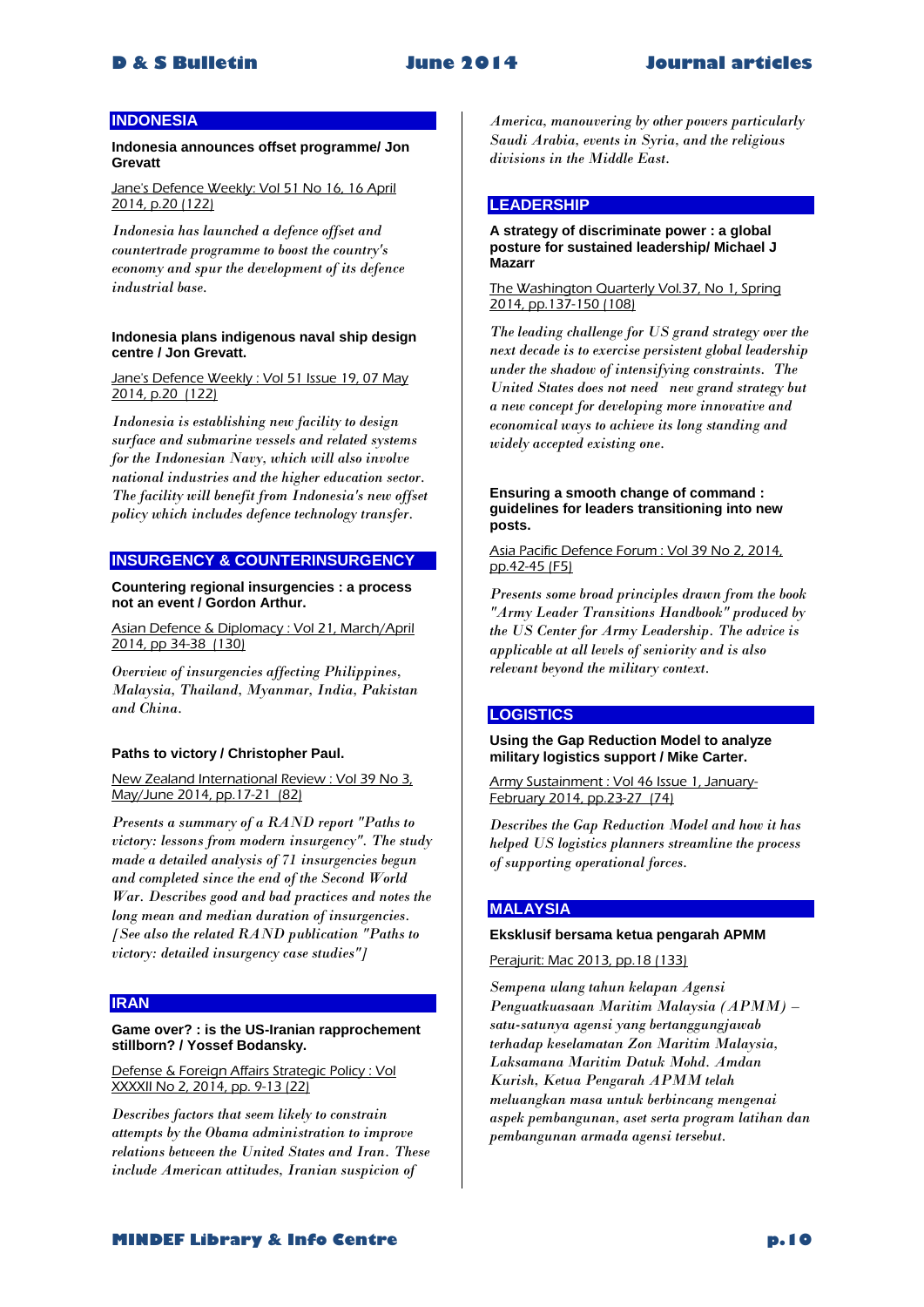# **Wawancara Panglima TLDM**

# Perajurit: April 2013, pp.4-7 (133)

*Sempena sambutan hari ulang tahun ke-79 Tentra Laut Diraja Malaysia (TLDM), Laksamana Tan Sri Abdul Aziz Haji Jaafar Panglima TLDM telah berkesudian membincangkan mengenai peranan dan perancangan terkini TLDM dalam mengetuai organisasi maritim negara.* 

# **Wawancara khas Panglima Tentera Darat sempena HUT ke-80**

Perajurit: April 2013, pp.22-26 (133)

*Sempena HUT ke-80, Jeneral Tan Sri Dato' Seri Panglima Hj Zulkifli bin Hj Zainal Abidin membincangkan mengenai hala tuju Tentera Darat (TD) Malaysia dan transformasi yang sedang dan bakal dilaksanakan bagi memantapkan lagi organisasi sedia ada.* 

# **Krisis Lahad Datu/ Saiful Anwar Md Ali**

Perajurit: April 2013, pp.52-53 (133)

*Artikel ini mempersoalkan berhubung peranan diplomasi yang memerlukan perundingan bagi penyelesaian melibatkan sesuatau krisis. Dalam konteks Lahad Datu yang melibatkan teritori, maruah, kedaulatan dan kepentingan nasional, ianya memerlukan jangka masa singkat untuk berkompromi. Tindakan Kerajaan Malaysia dalam menangani perkara ini akan dijadikan satu penanda aras ke atas ancaman yang berlaku di masa akan datang.* 

# **Ancaman baru keselamatan: suatu pandangan teoretikal/ Azman Ayob et al.**

Perajurit: Mei 2013, pp.18-22 (133)

*Artikel ini cuba meninjau beberapa kemungkinan ancaman baru terhadap keselamatan yang lain, selain daripada ancaman berbentuk ketenteraan (non-military) yang mana perlu diberi perhatian bagi memahami kesan-kesannya terhadap keselamatan sesebuah negara.* 

# **Preparing for tomorrow : Malaysia's armed forces / Gordon Arthur.**

### Asian Military Review : Vol 22 Issue 2, April-May 2014, pp.18-24 (60)

*Notes the growing complexity of security issues facing Malaysia including China's naval patrols in the South China Sea off Sabah and insurgents from the Philippines. Considers Malaysia's defence capabilities and acquisition plans and suggests there is continuing need, in some cases urgent, for new equipment for all branches of the armed forces.* 

# **MARITIME SECURITY**

**Mines : the hidden threat to Asia's wealth / Ted Hooton.**

Asian Defence & Diplomacy : Vol 21, March/April 2014, pp 24-27 (130)

*Discussion with practical examples of the threats posed to shipping by mines. Notes that some Asian nations have no mine counter-measures while the capability of some others is limited.* 

# **MIDDLE EAST**

## **The Arab Spring three years on / Yossef Bodansky.**

Defense & Foreign Affairs Strategic Policy : Vol XXXXII No 1, 2014, pp. 6-9 (22)

*Assesses the security and political situation in the Middle East at the beginning of 2014. Suggests that much depends on two things: events in Iran and a substantial change in US led western policies. Also suggests that Arab states have a particular interest in the continued existence of Israel's ability to contain Iran.* 

# **MILITARY HISTORY**

## **The First World War and the Empire-Commonwealth / edited by Ashley Jackson.**

The Round Table: Commonwealth Journal of International Affairs Vol 103 No 2, April 2014, pp. 141-252 (100)

*Special issue of The Round Table contains eight articles on a wide variety of aspects of the First World War from the perspectives of Britain and the British Empire.* 

# **MILITARY MEDICINE**

**Helicopter crashes into water : warning time, final position, and other factors affecting survival / Christopher J Brooks ... [et al.].**

Aviation, Space and Environmental Medicine : Vol 85 No 4, April 2014, pp. 440-444 (62)

*Reports a study of helicopter crashes in water to determine what effect various factors had on survival. Overall the fatality rate was 25% with an inverse correlation between warning time and fatality. However in over half of incidents the warning time was not known. Highlights the importance of emergency breathing equipment such as EBS. Recommends that lack of warning time, and how to survive in water after a crash, should be topics of study in all marine survival/aircraft ditching courses.*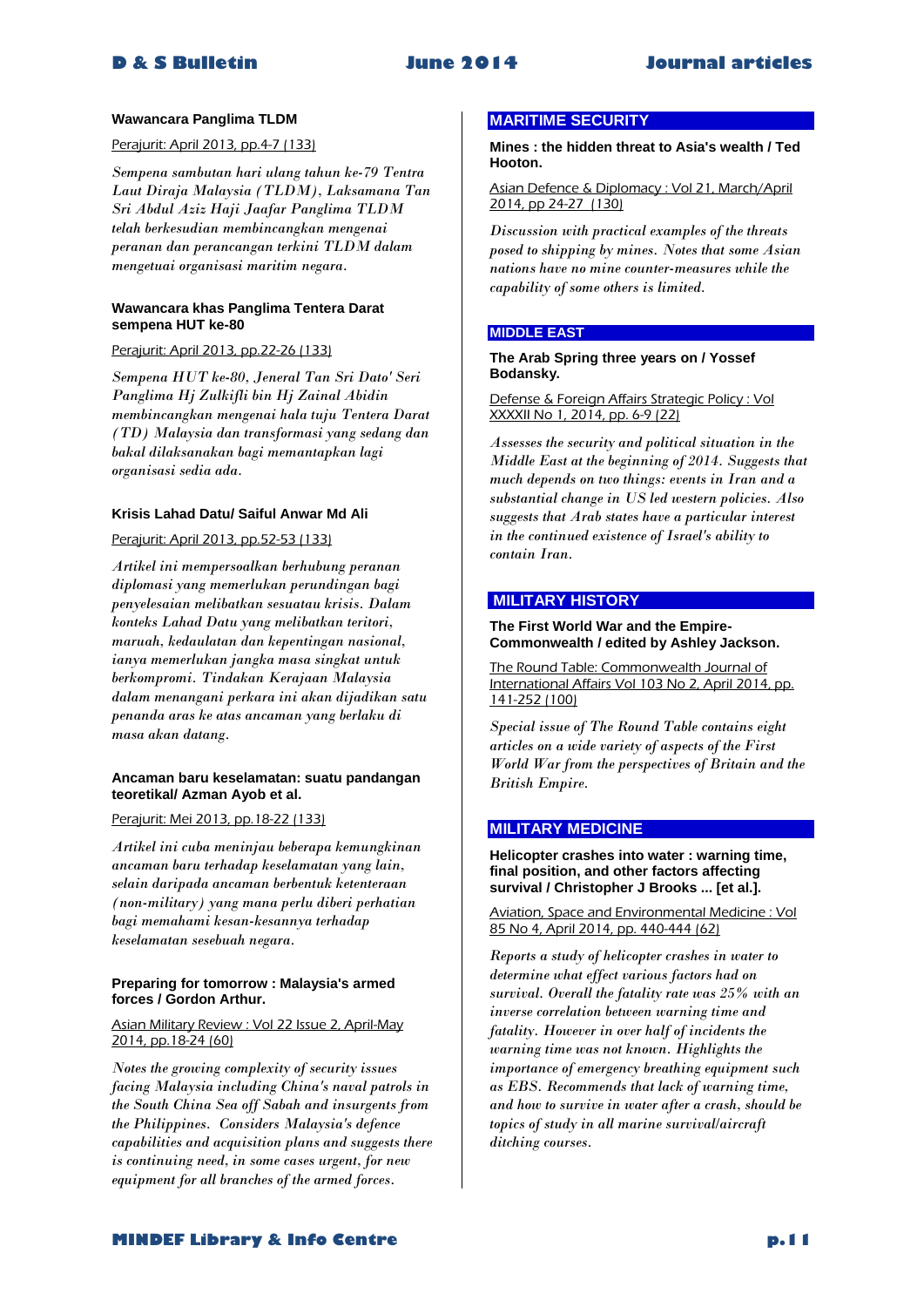# **MISCELLANEOUS**

**Hydrological strategy : the changing role of water in the strategic matrix / Gregory R Copley.**

Defense & Foreign Affairs Strategic Policy : Vol XXXXII No 2, 2014, p. 4-8 (22)

*Discussion of the importance of water as a strategic resource and as a material necessity to sustain armed forces during operations including humanitarian aid and disaster relief. The article makes the case that new solar powered ultra/nanofiltration technologies offer low-cost low-energy ways to produce clean safe water. These it is said will replace the present options of either a) transporting large quantities of clean water or b) using reverse osmosis (RO) which is said to be expensive, inefficient, and unreliable.* 

# **MYANMAR**

# **Myanmar holds largest naval drills in years/ Tony Davis**

Jane's Defence Weekly: Vol 51 No 14, 02 April 2014, p.19 (122)

*Against a backdrop of simmering tensions with Bangladesh, Myanmar has concluded its largest naval show of naval strength in recent years.* 

# **Constitutional change and security forces in Southeast Asia: lessons from Thailand and Myanmar/ Paul Chambers**

Contemporary Southeast Asia Vol.36, Vol.1, April 2014, pp.101-127 (19)

*The article examines two country cases of defective democracies. The article argues that constitutional change acceded to by security forces more often than not results from informal bargaining and concessions by civilians.* 

# **NAVAL FORCES**

# **Global OPV update : a great leap forward for modular, multirole designs / Massimo Annati.**

Naval Forces : Vol XXXV No II, 2014, pp.23-31 (41)

*Versatility is the primary characteristic of modern OPVs to enable them to fulfill a variety of tasks at lower cost compared to mission specific platforms. This article discusses the growing demand for OPVs and briefly describes various projects including Brunei's "Darussalam" class vessels.* 

**Why so amphibious? : littoral assault in the Asia Pacific / Edward Hooton.**

Asian Military Review : Vol 22 Issue 2, April-May 2014, pp.34-40 (60)

*Discussion of the various types of vessels - single and multi-role, the variety of capabilities they offer, and why they are popular among Asia Pacific navies.* 

# **NAVAL WEAPONS**

**Special delivery: assessing options for naval land attack/ Ben Goodlad**

Jane's Navy International: Vol 119, Issue 3, April 2014, pp.34 (124)

*Delivering fires ashore has always been a core naval requirement. Today, with naval guns and longrange cruise missiles providing capability at the opposite ends of the range spectrum, this article takes a look at how emerging missile and gun systems could fill the gap in between.* 

# **PERSONAL EQUIPMENT**

**Suited and booted : soldier survivability and personal protection / Claire Apthorp.**

Asian Military Review : Vol 22 Issue 2, April-May 2014, pp.28-33 (60)

*Discussion of recent developments in body armour and headgear to provide soldiers with better protection.* 

# **PHILIPPINES**

**Philippine naval modernisation programmes : rebuilding a maritime capability / David Saw.**

Naval Forces : Vol XXXV No II, 2014, pp.23-31 (41)

*The Philippines has a pressing need for a modern capable navy. This article describes the country's present naval assets some of which are Second World War era. Plans now in place should, when completed, see a completely rejuvenated Philippines Navy.* 

# **PORTS AND HARBOURS**

# **Boats behaving badly / Thomas Withington.**

Asian Military Review : Vol 22 No 1, Feb/Mar 2014, pp.6-13 (60)

*Discusses the value of radar for the security of ports and coastal areas.*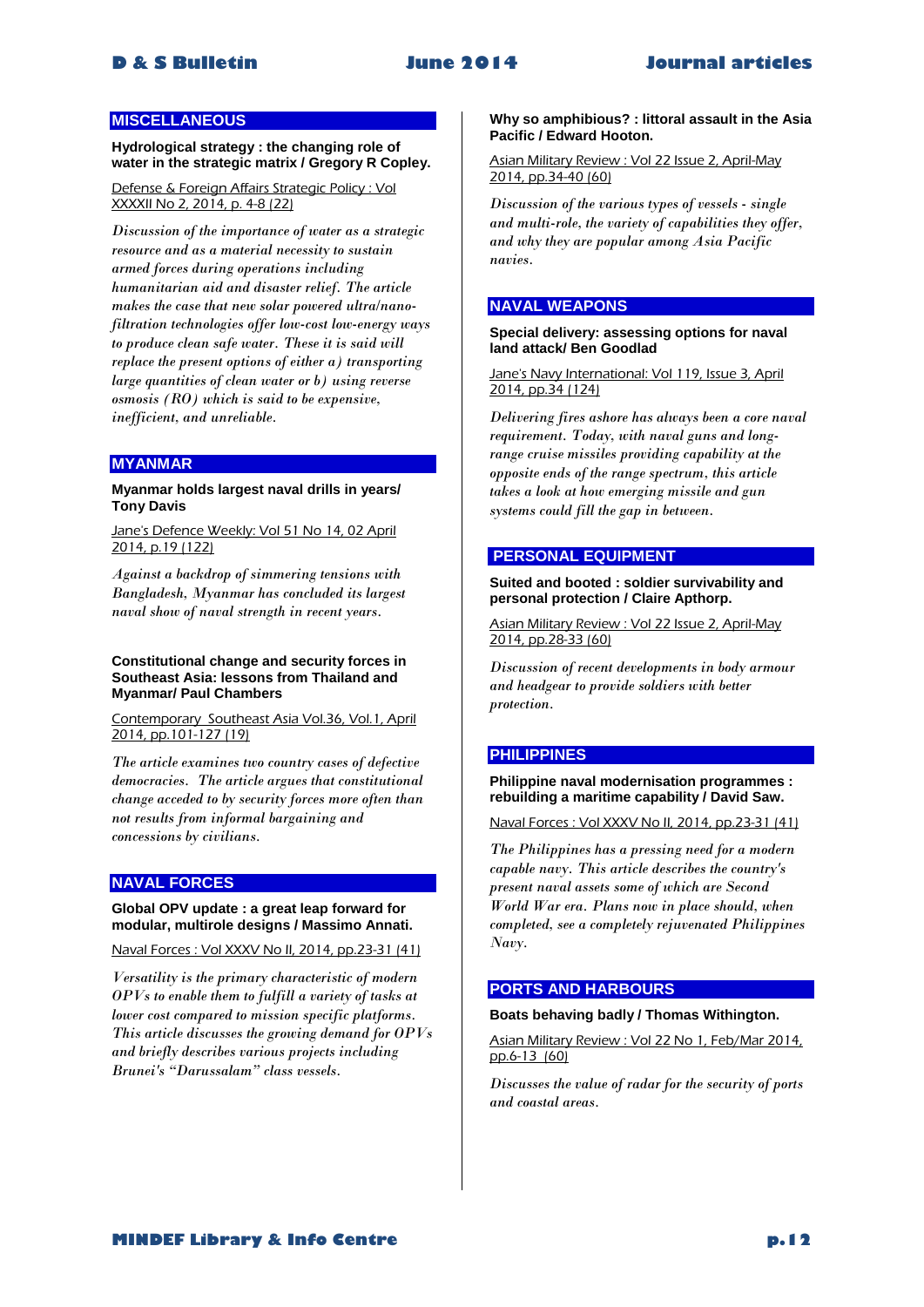# **RADAR**

#### **Pulse / Thomas Withington.**

Asian Military Review : Vol 22 Issue 2, April-May 2014, pp.6-11 (60)

*Introduces new series of articles about developments in electronic warfare, radar, and satellite communications. This issue includes Kelvin Hughes' Marine Asset Protection and Surveillance System for offshore oil installations.* 

# **RUSSIA**

## **Ukrainian navy decimated by Russian move into Crimea/ Tim Ripley**

Jane's Defence Weekly: Vol 51 No 14, 02 April 2014, p.17 (122)

*Ukraine's maritime forces have been dealt a heavy blow by the Russian intervention in Crimea, with 12 of 17 major warships, nearly 40 support vessels, and much of their naval aviation assets now falling under Moscow's control.* 

# **SINGAPORE**

### **What Singapore's recent submarine decision means for Australia/ Rex Patrick**

Asia Pacific Defence Reporter Vol.40, No.3, April 2014, pp.28-32 (9)

*The 80s and 90s Australia's Oberon-centered submarine force was a most highly regarded force within Asia. The article highlights various issues such as standing up a Singaporean submarine force, Challenger class submarines and a tightening relationship.* 

# **Singapore considers larger amphibious ships/ Ridzwan Rahmat, et al.**

Jane's Navy International: Vol 119, Issue 3, April 2014, pp.6 (124)

*The Singapore Armed Forces (SAF) is examining the possibility of acquiring larger multipurpose amphibious landing platform dockships (LPDMs) for the Republic of Singapore Navy (RSN).* 

#### **Stable conditions : Singapore's armed forces and military modernisation / Gordon Arthur.**

Asian Military Review : Vol 22 No 1, Feb/Mar 2014, pp.14-24 (60)

*Review of Singapore's defence development plans covering air, sea, and land forces.* 

**Interview : Dr Ng Eng Hen, Singaporean Defence Minister.**

Jane's Defence Weekly : Vol 51 Issue 19, 07 May 2014, p.34 (122)

*Dr Ng describes Singapore's approach to defence through its comprehensive concept integrating people, platforms, and partnerships.* 

# **SOUTH ASIA**

# **Asian war machines / Zia Mian and M V Ramana.**

Critical Asian Studies : Vol 46 No 2, June 2014, pp.211-234

*The foreign policies and relations of four countries - India, Pakistan, China and the USA - dominate the security of South Asia. Public pronouncements by the leaders of these countries focus on peaceful development, but this article points out the reality is different as "... all four states are committed to expanding reliance on military competition" and are effectively involved in preparing for war. Argues that these preparations are costly and in making such expenditures governments are failing to meet the practical needs of the populations of South Asia that they claim to represent.* 

# **SOUTH KOREA**

**Country briefing South Korea : Korea progression: Seoul adapts to threats from the North / James Hardy.**

Jane's Defence Weekly : Vol 51 Issue 18, 30 April 2014, pp.24-31 (122)

*Review of how the Republic of Korea (ROK) is adapting military policy and capabilities to deal with perceived changes in the threat posed by the Democratic Peoples Republic of Korea (DPRK).* 

# **TEAM BASED PROBLEM SOLVING**

**Complex collaborative problems solving processes in mission control / Stephen M Fiore ... [et al.].**

Aviation, Space and Environmental Medicine : Vol 85 No 4, April 2014, pp. 456-461 (62)

*Study of approach to problem solving used in NASA's Mission Control Center "in a complex domain characterized by ambiguity, uncertainty, illstructured problems, dynamic conditions, high risk and time pressure". Found that team knowledge building is essential for successful collaborative problems solving.*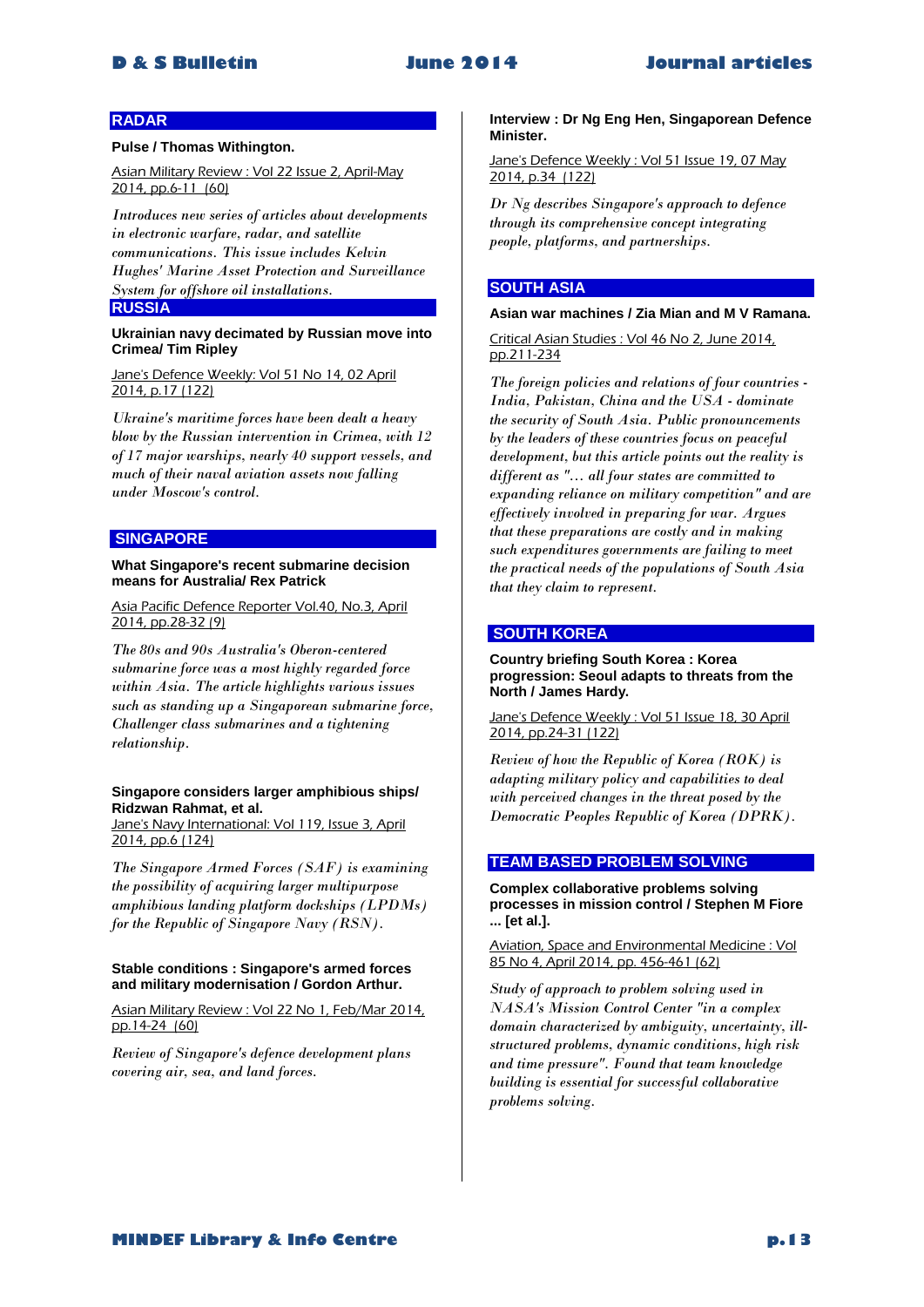# **UKRAINE**

**Eastern rising : Ukraine struggles to maintain territorial integrity / Leonid Peisakhin.**

Jane's Intelligence Review : Vol 26 Issue 5, Mav 2014, pp.8-13 (123)

*Following the loss of the Crimea this article provides a review of political, social, economic, and military aspects of the current unrest in Ukraine. This is accompanied by three different future scenarios, of which peaceful settlement in the next 6-12 months is considered the least likely.* 

# **UNITED NATIONS**

# **Pertubuhan bangsa bangsa bersatu: kredibiliti kian tercalar**

# Perajurit: Mac 2013, pp.51-54 (133)

*Perang Dunia Kedua (PD2) merupakan konflik yang membawa kemusnahan paling teruk dalam sejarah manusia sejagat, di mana senjata nuklear telah digunakan. Lahir daripada kesan kemusnahan peperangan yang teruk di seluruh dunia dan kemungkinan bahawa peperangan seterusnya akan melibatkan senjata nuklear, maka tercetus idea penubuhan Pertubuhan Bangsa-Bangsa Berstau (PBB) atau dikenali juga sebagai United Nations (UN).* 

# **UNMANNED AERIAL VEHICLES**

**The dronification of state violence / Ian Shaw and Majed Akhter.**

Critical Asian Studies : Vol 46 No 2, June 2014, pp.211-234

*Argues that the development of targeted killing in Pakistan and elsewhere by American drones has profound implications for future warfare, the notions of sovereignty and territory, and state violence. The CIA and its Predator UAVs have generated a bureaucratic system which, according to this article, has in fact automated the people who are supposed to be in charge. Targets have become individuals while the state machinery has become faceless and unaccountable, a situation the authors' say was described by Hannah Arendt as "rule by Nobody" in which bureaucracy becomes tyranny. Finally the paper considers the implications of global reach and the possibility or probability that the capability will be used in other contexts such as law enforcement.* 

### **Major league / Beth Stevenson and Joyce de Thouars.**

#### Unmanned Vehicles : Vol 19 No 2, April/May 2014, pp.12-18 (88)

*Review of heavy or large UAV systems - an area in which the USA has so far had a considerable lead for example with Predator and Reaper. The US has the largest fleet of these UAVs with small numbers in several European countries and elsewhere. Briefly mentions possibility of such UAVs operating in commercial airspace, and then discusses developments in China and Russia.* 

### **Breaking the deadlock / Angus Batey.**

Unmanned Vehicles : Vol 19 No 2, April/May 2014, pp.31-36 (88)

*Discussion of the problems that will have to be resolved to enable UAVs to integrate and fly in the same airspace as manned aircraft.* 

#### **The autonomy question / Rebecca Grant.**

Air Force Magazine : Vol 97 No 4, April 2014, pp.44- 47 (58)

*With rapid developments in autonomous weapons technologies being pursued by American and other armed forces what will the human role be and how are ethical issues addressed? This article considers the pros and cons of the inexorable rise of autonomy particularly for airborne warfare.* 

### **Drone strikes : ethics and strategy / Natalie Dalziel.**

New Zealand International Review : Vol 39 No 3, May/June 2014, pp.2-6 (82)

*Discusses whether, from New Zealand's perspective, America's ongoing use of drone strikes in its war on terror should be considered both ethically and strategically flawed.* 

# **UAVs special report.**

# Flight International : Vol 185 No 5438, 6-12 May 2014, pp. 26-42 (65)

*Illustrated guide to UAVs which has features on Global Hawk; on non-military UAVs in civilian airspace; and on the Northrop Grumman MQ-8C rotary wing UAV based on the Bell 407. There is a large cutaway colour diagram of the MQ-8C.*